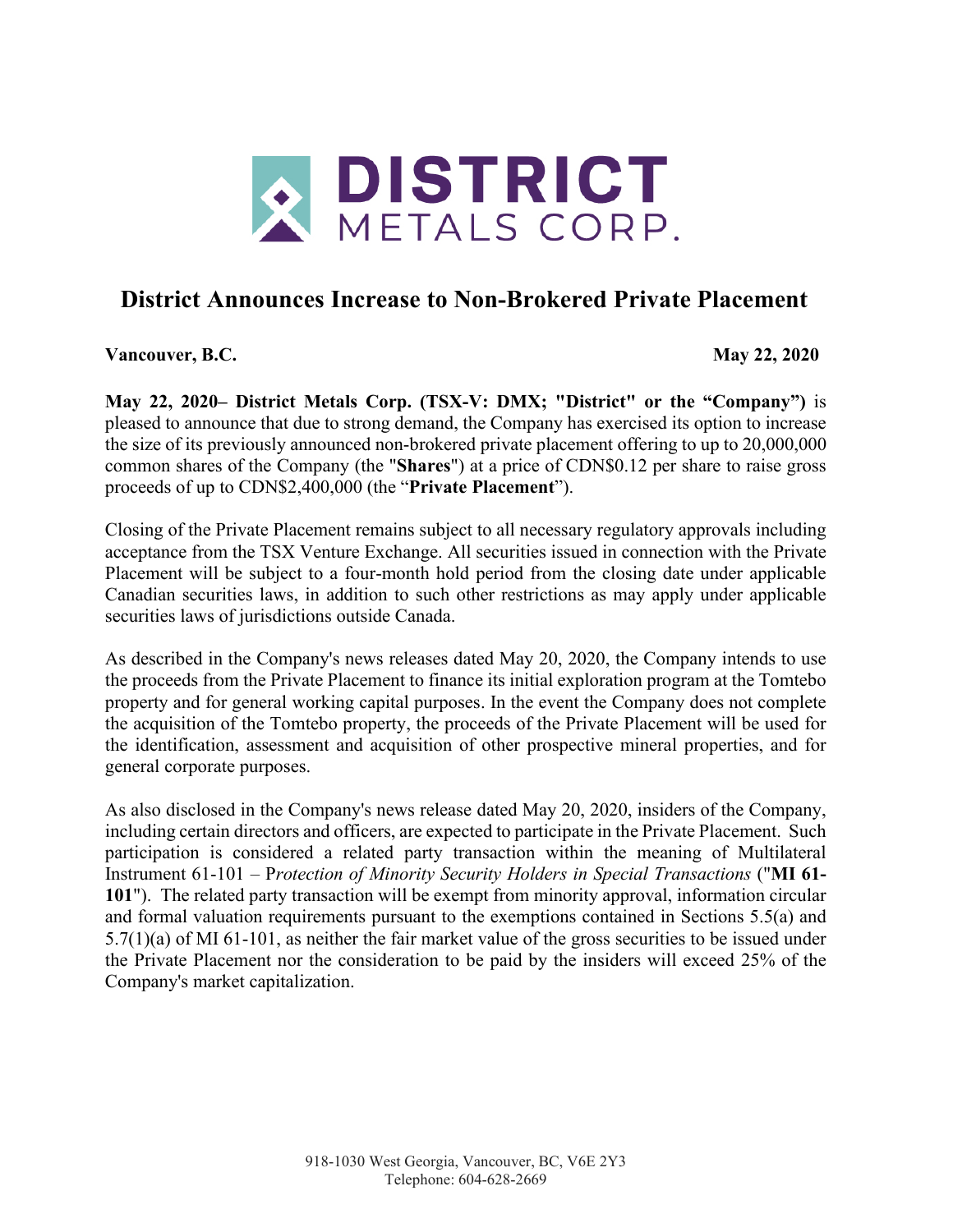In connection with the Private Placement, the Company intends to pay cash finders' fees to eligible finders with a value equivalent to 6% of the aggregate gross proceeds raised from the sale of the shares subscribed for by subscribers introduced to the Company by the finders.

**This news release does not constitute an offer to sell or a solicitation of an offer to buy any of the securities in the United States. The securities have not been and will not be registered under the** *United States Securities Act of 1933***, as amended (the "U.S. Securities Act") or any state securities laws and may not be offered or sold within the United States or to, or for the account or benefit of, U.S. Persons unless registered under the U.S. Securities Act and applicable state securities laws, unless an exemption from such registration is available.**

## **About District Metals Corp.**

District Metals Corp. is led by industry professionals with a track record of success in the mining industry. The Company's mandate is to seek out, explore, and develop prospective mineral properties through a disciplined science-based approach to create shareholder value and benefit other stakeholders. The Company has entered into a definitive agreement to acquire a 100% interest the Tomtebo and Trollberget properties in the prolific Bergslagen District of Sweden. Upon completion of the proposed transaction, the Company's primary focus will be on the advanced exploration stage Tomtebo property.

For more information, please contact Garrett Ainsworth, President and CEO of the Company.

## **On behalf of District Metals Corp.**

Garrett Ainsworth, President and CEO District Metals Corp. 604-628-2669

*Neither TSX Venture Exchange nor its Regulation Services Provider (as that term is defined in policies of the TSX Venture Exchange) accepts responsibility for the adequacy or accuracy of this release.*

## *Cautionary Statement Regarding "Forward-Looking" Information.*

*All statements, trend analysis and other information contained in this news release relative to markets about anticipated future events or results constitute forward-looking statements. Forward-looking statements are often, but not always, identified by the use of words such as "seek", "anticipate", "believe", "plan", "estimate", "expect" and "intend" and statements that an event or result "may", "will", "should", "could" or "might" occur or be achieved and other similar expressions. All statements, other than statements of historical fact, included herein, including, without limitation, statements relating to the size of the Private Placement, the closing of the Private Placement and the anticipated use of proceeds of the Private Placement and the completion of the acquisition of the Tomtebo property are forward-looking statements. Forward-looking information is subject to business and economic risks and uncertainties and other factors that could cause actual results of operations to differ materially from those contained in the forward-looking information. Important factors that could cause actual results to differ materially from District's expectations include failure to complete the acquisition of the Tomtebo property, fluctuations in commodity prices and currency exchange rates; uncertainties surrounding the results of planned exploration activities, uncertainties relating to interpretation of drill results and the geology, continuity and grade of mineral*  deposits; the need for cooperation of government agencies and native groups in the exploration and development of *properties and the issuance of required permits; the need to obtain additional financing to meet the minimum*